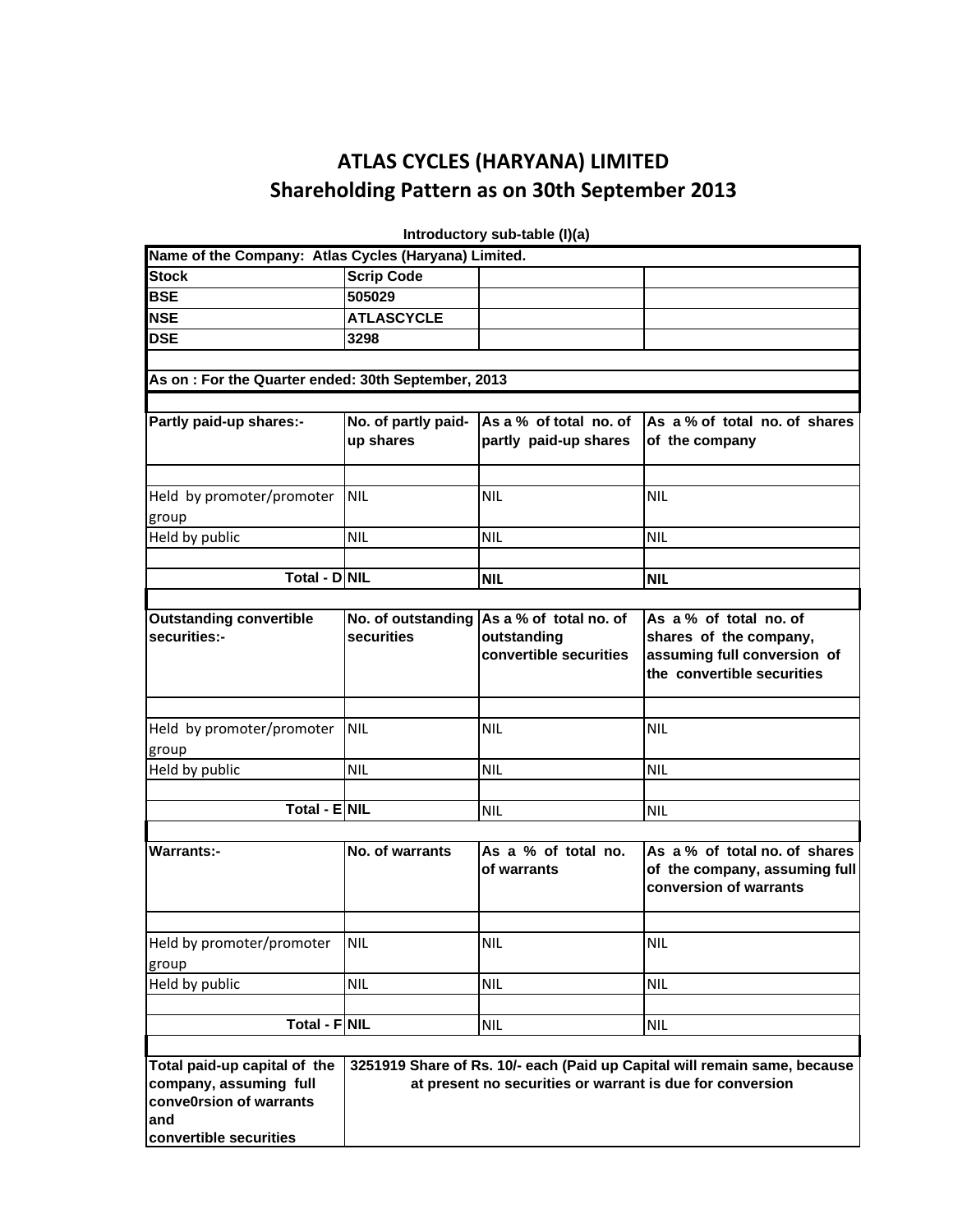| $\overline{\text{Table (I)}(a)}$ |                                                                                  |                                  |                                      |                                | Statement Showing Shareholding Pattern As On 30th September 2013 |                                    |                                          |                                  |
|----------------------------------|----------------------------------------------------------------------------------|----------------------------------|--------------------------------------|--------------------------------|------------------------------------------------------------------|------------------------------------|------------------------------------------|----------------------------------|
| Category<br>code                 | <b>Category of</b><br>Shareholder                                                | <b>Number</b><br>of<br>Sharehol  | <b>Total number</b><br>of shares     | Number of<br>shares held<br>in | <b>Total</b><br>shareholding<br>as a                             |                                    | <b>Shares</b><br>Pledged or<br>otherwise |                                  |
|                                  |                                                                                  | ders                             |                                      | dematerializ<br>ed form        | percentage of<br>total number<br>of shares                       |                                    | encumbered                               |                                  |
|                                  |                                                                                  |                                  |                                      |                                | As a percentage<br>$of(A+B)$                                     | As a<br>percentage<br>of $(A+B+C)$ | Number of<br>shares                      | As a<br>percentag<br>e           |
| (1)                              | (II)                                                                             | (III)                            | (IV)                                 | (V)                            | (VI)                                                             | (VII)                              | (VIII)                                   | $(IX)=$<br>(VIII)/(IV)<br>$*100$ |
| (A)                              | <b>Shareholding of Promoter</b><br>and Promoter Group                            |                                  |                                      |                                |                                                                  |                                    |                                          |                                  |
| 1                                | Indian                                                                           |                                  |                                      |                                |                                                                  |                                    |                                          |                                  |
| (a)                              | Individuals/Hindu<br><b>Undivided Family</b>                                     | 46                               | 833749                               | 771110                         | 25.639                                                           | 25.639                             | $\boldsymbol{0}$                         | 0.00                             |
| (b)                              | Central Government/ State<br>Government(s)                                       | $\mathbf{0}$                     | $\theta$                             | $\theta$                       | 0.000                                                            | 0.000                              | $\mathbf{0}$                             | $0.00\,$                         |
| (c)                              | <b>Bodies Corporate</b>                                                          | $\overline{4}$                   | 620616                               | 33532                          | 19.085                                                           | 19.085                             | $\boldsymbol{0}$                         | 0.00                             |
| (d)                              | Financial Institutions/<br><b>Banks</b>                                          | $\Omega$                         | $\Omega$                             | $\Omega$                       | 0.000                                                            | 0.000                              | $\theta$                                 | 0.00                             |
| (e)                              | Any Others(Specify)                                                              | $\boldsymbol{0}$                 | $\boldsymbol{0}$                     | $\overline{0}$                 | 0.000                                                            | 0.000                              | $\boldsymbol{0}$                         | 0.00                             |
| $(e-i)$                          |                                                                                  | $\Omega$                         | $\theta$                             | $\Omega$                       | 0.000                                                            | 0.000                              | $\boldsymbol{0}$                         | 0.00                             |
| $(e-ii)$                         | Sub Total $(A)(1)$                                                               | $\theta$<br>50                   | $\theta$<br>1454365                  | $\Omega$<br>804642             | 0.000<br>44.724                                                  | 0.000<br>44.724                    | $\boldsymbol{0}$<br>$\bf{0}$             | 0.00<br>0.00                     |
|                                  |                                                                                  |                                  |                                      |                                |                                                                  |                                    |                                          |                                  |
| 2                                | Foreign                                                                          |                                  |                                      |                                |                                                                  |                                    |                                          |                                  |
| $\mathbf{a}$                     | <b>Individuals (Non-Residents</b><br>Individuals/<br>Foreign Individuals)        | $\theta$                         | $\theta$                             | $\theta$                       | 0.000                                                            | 0.000                              | $\boldsymbol{0}$                         | 0.00                             |
| b                                | <b>Bodies Corporate</b>                                                          | $\boldsymbol{0}$                 | $\boldsymbol{0}$                     | $\mathbf{0}$                   | 0.000                                                            | 0.000                              | $\boldsymbol{0}$                         | 0.00                             |
| $\mathsf{C}$                     | Institutions                                                                     | $\theta$                         | $\boldsymbol{0}$                     | $\mathbf{0}$                   | 0.000                                                            | 0.000                              | $\boldsymbol{0}$                         | 0.00                             |
| d<br>e                           | Qualified Foreign Investor<br>Any Others(Specify)                                | $\mathbf{0}$<br>$\boldsymbol{0}$ | $\boldsymbol{0}$<br>$\boldsymbol{0}$ | $\overline{0}$<br>$\mathbf{0}$ | 0.000<br>0.000                                                   | 0.000<br>0.000                     | $\boldsymbol{0}$<br>$\boldsymbol{0}$     | 0.00<br>0.00                     |
| $e-i$                            |                                                                                  | $\mathbf{0}$                     | $\boldsymbol{0}$                     | $\boldsymbol{0}$               | 0.000                                                            | 0.000                              | $\boldsymbol{0}$                         | 0.00                             |
| e-ii                             |                                                                                  | $\overline{0}$                   | $\mathbf{0}$                         | $\mathbf{0}$                   | 0.000                                                            | 0.000                              | $\boldsymbol{0}$                         | 0.00                             |
|                                  | Sub Total $(A)(2)$                                                               | $\bf{0}$                         | $\bf{0}$                             | $\bf{0}$                       | 0.000                                                            | 0.000                              | $\bf{0}$                                 | 0.00                             |
|                                  | <b>Total Shareholding of Promoter and</b><br>Promoter Group (A)= $(A)(1)+(A)(2)$ | 50                               | 1454365                              | 804642                         | 44.724                                                           | 44.724                             | $\bf{0}$                                 | 0.00                             |
| (B)                              | <b>Public shareholding</b>                                                       |                                  |                                      |                                |                                                                  |                                    |                                          |                                  |
| $\mathbf{1}$                     | Institutions                                                                     |                                  |                                      |                                |                                                                  |                                    |                                          |                                  |
| (a)<br>(b)                       | Mutual Funds/UTI<br>Financial Institutions <sup>/</sup><br>Banks                 | 3                                | 953<br>4147                          | $\Omega$<br>4147               | 0.029<br>0.128                                                   | 0.029<br>0.128                     | N A<br>N A                               | N A<br>$\rm N$ A                 |
| (c)                              | Central Government/ State<br>Government(s)                                       | $\boldsymbol{0}$                 | $\boldsymbol{0}$                     | $\mathbf{0}$                   | 0.000                                                            | 0.000                              | N A                                      | $\rm N$ A                        |
| (d)                              | Venture Capital Funds                                                            | $\boldsymbol{0}$                 | $\boldsymbol{0}$                     | $\mathbf{0}$                   | 0.000                                                            | 0.000                              | N A                                      | $\rm N$ A                        |
| (e)                              | <b>Insurance Companies</b>                                                       | $\boldsymbol{0}$                 | $\boldsymbol{0}$                     | $\theta$                       | 0.000                                                            | 0.000                              | N A                                      | N A                              |
| (f)                              | Foreign Institutional<br>Investors                                               | $\mathbf{1}$                     | 4647                                 | 4647                           | 0.143                                                            | 0.143                              | N A                                      | N A                              |
| (g)                              | Foreign Venture Capital<br>Investors                                             | $\boldsymbol{0}$                 | $\boldsymbol{0}$                     | $\mathbf{0}$                   | 0.000                                                            | 0.000                              | N A                                      | $\rm N$ A                        |
| (h)                              | Qualified Foreign Investor                                                       | $\overline{0}$                   | $\boldsymbol{0}$                     | $\mathbf{0}$                   | 0.000                                                            | 0.000                              | N A                                      | $\rm N$ A                        |
| (i)<br>$(i-i)$                   | Any Other (specify)                                                              | $\boldsymbol{0}$                 | $\boldsymbol{0}$                     | $\overline{0}$                 | 0.000<br>0.000                                                   | 0.000<br>0.000                     | N A<br>N A                               | N A<br>$\rm N$ A                 |
| $(i-ii)$                         |                                                                                  |                                  |                                      |                                | 0.000                                                            | 0.000                              | N A                                      | N A                              |
|                                  | Sub-Total $(B)(1)$                                                               | 6                                | 9747                                 | 8794                           | 0.300                                                            | 0.300                              | N A                                      | N A                              |
| $\,$ B $2$                       |                                                                                  |                                  |                                      |                                |                                                                  |                                    |                                          |                                  |
|                                  | Non-institutions                                                                 |                                  |                                      |                                |                                                                  |                                    |                                          |                                  |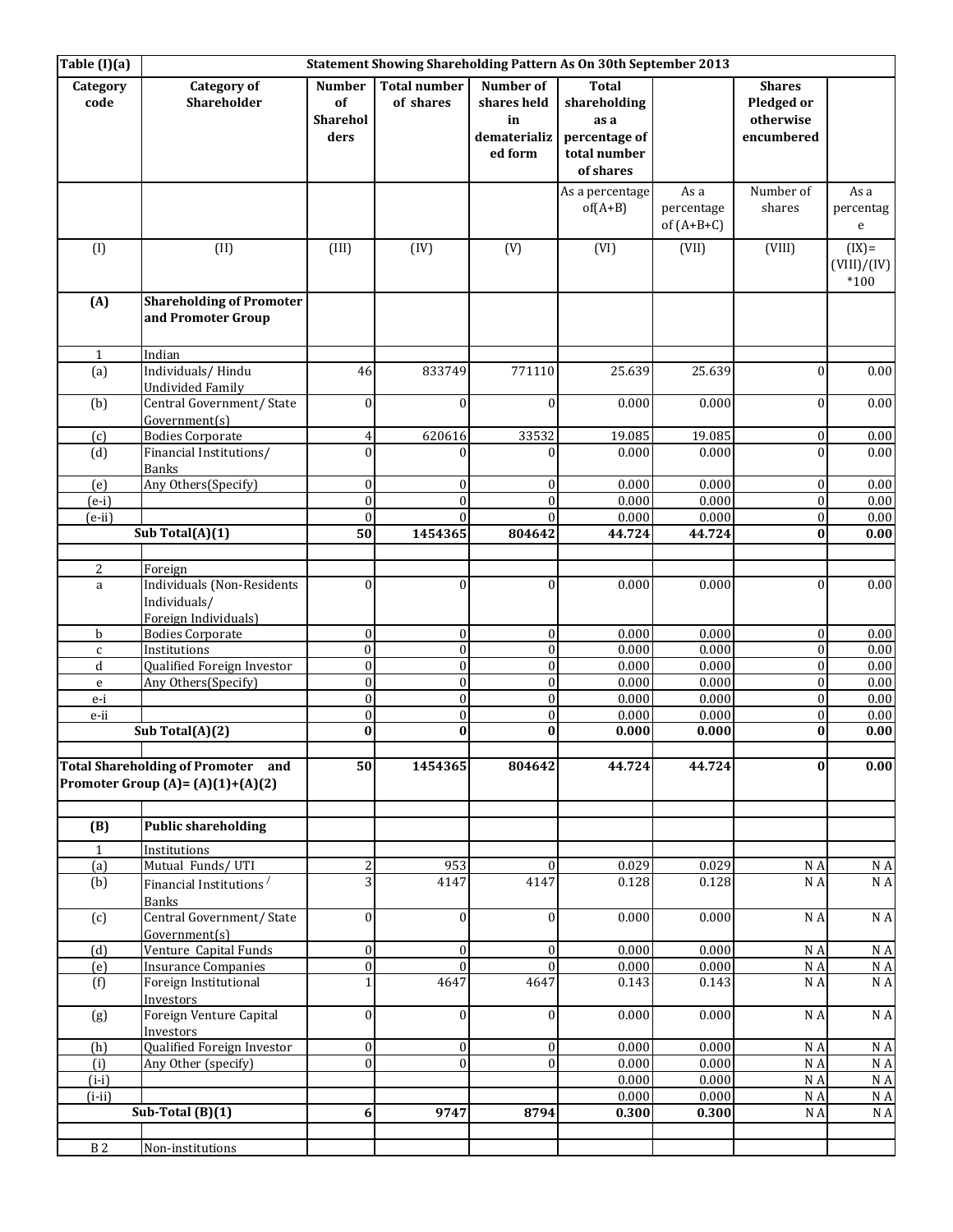| (a)          | <b>Bodies Corporate</b>          | 207          | 292489   | 287116           | 8.994   | 8.994   | N A      | N A            |
|--------------|----------------------------------|--------------|----------|------------------|---------|---------|----------|----------------|
| (b)          | Individuals                      |              |          |                  |         |         | N A      | N A            |
| $\mathbf{I}$ | Individuals -i. Individual       | 9216         | 1069790  | 857651           | 32.897  | 32.897  | N A      | N A            |
|              | shareholders holding             |              |          |                  |         |         |          |                |
|              | nominal share capital up to      |              |          |                  |         |         |          |                |
|              | Rs 1 lakh                        |              |          |                  |         |         |          |                |
| II           | ii. Individual shareholders      | 13           | 402011   | 378241           | 12.362  | 12.362  | N A      | N A            |
|              | holding nominal share            |              |          |                  |         |         |          |                |
|              | capital in excess of Rs. 1       |              |          |                  |         |         |          |                |
|              | lakh                             |              |          |                  |         |         |          |                |
| (c)          | Qualified Foreign Investor       | $\Omega$     | $\Omega$ | $\Omega$         | 0.000   | 0.000   | N A      | $\rm N$ A      |
| (d)          | Any Other (specify) Non-         | 57           | 7545     | 7248             | 0.232   | 0.232   | N A      | N A            |
|              | Resident Indian/OCB              |              |          |                  |         |         |          |                |
| (e)          | Any Other (specify)              | 46           | 15972    | 15972            | 0.491   | 0.491   | N A      | N <sub>A</sub> |
|              | clearing Member                  |              |          |                  |         |         |          |                |
| (f)          | Any other (specify) Trust        | $\mathbf{0}$ | $\Omega$ | $\Omega$         | 0.000   | 0.000   | N A      | N A            |
| $(d-iii)$    | Trust                            | $\Omega$     |          |                  | 0.000   | 0.000   | N A      | N A            |
|              | Sub-Total (B)(2)                 | 9539         | 1787807  | 1546228          | 54.976  | 54.976  | N A      | N A            |
|              |                                  |              |          |                  |         |         |          |                |
| (B)          | <b>Public</b><br><b>Total</b>    | 9545         | 1797554  | 1555022          | 55.276  | 55.276  | N A      | N A            |
|              | Shareholding $(B)$ =             |              |          |                  |         |         |          |                |
|              | $(B)(1)+(B)(2)$                  |              |          |                  |         |         |          |                |
|              |                                  |              |          |                  |         |         |          |                |
|              | TOTAL $(A)+(B)$                  | 9595         | 3251919  | 2359664          | 100.000 | 100.000 | $\theta$ | 0.00           |
| (C)          | Shares held by                   |              |          |                  |         |         |          |                |
|              | <b>Custodians and against</b>    |              |          |                  |         |         |          |                |
|              | which Depository                 |              |          |                  |         |         |          |                |
|              | Receipts have been issued        |              |          |                  |         |         |          |                |
|              |                                  |              |          |                  |         |         |          |                |
| $\mathbf{1}$ | Promoter and Promoter            | $\theta$     | $\theta$ | $\theta$         | 0.000   | 0.000   | N A      | N A            |
|              | Group                            |              |          |                  |         |         |          |                |
| 2            | Public                           | $\mathbf{0}$ | $\theta$ | $\boldsymbol{0}$ | 0.000   | 0.000   | N A      | N A            |
|              | Sub-Total (C)                    | $\bf{0}$     | $\bf{0}$ | $\Omega$         | 0.000   | 0.000   | N A      | NA             |
|              | <b>GRAND TOTAL</b> $(A)+(B)+(C)$ | 9595         | 3251919  | 2359664          | 100.000 | 100.000 | $\bf{0}$ | 0.00           |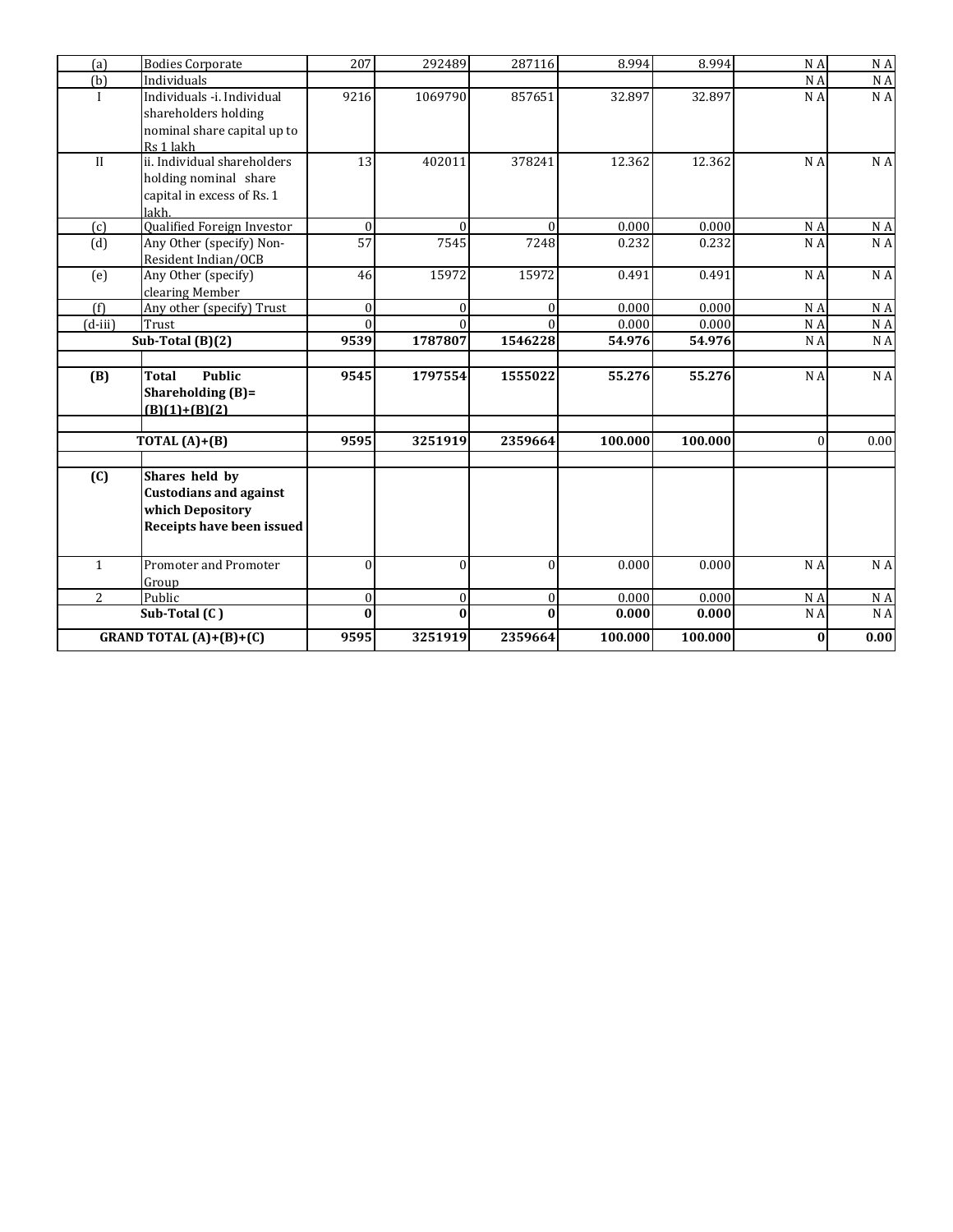| (I)(b)         |                           |                          |                                               |                                                                                                           |                                 | Statement showing holding of securities (including shares, warrants, convertible securities) of persons belonging to the |                                                                                                                                                                        |                                                                       |                                                |                                                                                     |       |  |  |  |  |  |  |
|----------------|---------------------------|--------------------------|-----------------------------------------------|-----------------------------------------------------------------------------------------------------------|---------------------------------|--------------------------------------------------------------------------------------------------------------------------|------------------------------------------------------------------------------------------------------------------------------------------------------------------------|-----------------------------------------------------------------------|------------------------------------------------|-------------------------------------------------------------------------------------|-------|--|--|--|--|--|--|
|                |                           |                          |                                               |                                                                                                           |                                 | category "Promoter and Promoter Group" as on 30-09-2013                                                                  |                                                                                                                                                                        |                                                                       |                                                |                                                                                     |       |  |  |  |  |  |  |
|                |                           |                          |                                               |                                                                                                           |                                 |                                                                                                                          |                                                                                                                                                                        |                                                                       |                                                |                                                                                     |       |  |  |  |  |  |  |
| Sr. No.        | Name of the shareholder   |                          | <b>Details of Shares held</b>                 | <b>Encumbered shares (*)</b><br><b>Details of warrants</b><br><b>Details of convertible</b><br>securities |                                 |                                                                                                                          | <b>Total shares</b><br>(including underlying<br>shares assuming full<br>conversion of<br>warrants and<br>convertible securities)<br>as a % of diluted share<br>capital |                                                                       |                                                |                                                                                     |       |  |  |  |  |  |  |
|                |                           | Number of<br>shares held | As a % of grand<br>total<br>(A)<br>$+(B)+(C)$ | Noumber<br>of<br>Encumber<br>ed Shares                                                                    | As a<br>percentage              | As a % of<br>grand total<br>$(A)+(B)+(C)$<br>of sub-clause<br>(I)(a)                                                     | Number of<br>warrants<br>held                                                                                                                                          | As a $%$<br>total<br>number of<br>warrants<br>of the<br>same<br>class | Number of<br>convertible<br>securities<br>held | As a $%$<br>total<br>number of<br>convertible<br>securities<br>of the same<br>class |       |  |  |  |  |  |  |
| (1)            | (II)                      | (III)                    | (IV)                                          | (V)                                                                                                       | $(VI) = (V) / (I$<br>$II)^*100$ | (VII)                                                                                                                    | (VIII)                                                                                                                                                                 | (IX)                                                                  | (X)                                            | (XI)                                                                                | (XII) |  |  |  |  |  |  |
| $\mathbf{1}$   | <b>SANJAY KAPUR</b>       | 12000                    | 0.369                                         | $\vert$ 0                                                                                                 | 0.00                            | 0.00                                                                                                                     | $\mathbf{0}$                                                                                                                                                           | $\overline{0}$                                                        | $\overline{0}$                                 | $\mathbf{0}$                                                                        | 0.369 |  |  |  |  |  |  |
| 2              | <b>SANJAY KAPUR</b>       | 94599                    | 2.909                                         | $\Omega$                                                                                                  | 0.00                            | 0.00                                                                                                                     | $\mathbf{0}$                                                                                                                                                           | $\mathbf{0}$                                                          | $\Omega$                                       | $\mathbf{0}$                                                                        | 2.909 |  |  |  |  |  |  |
| 3              | <b>SANJAY KAPUR</b>       | 18339                    | 0.564                                         | $\overline{0}$                                                                                            | 0.00                            | $\overline{0.00}$                                                                                                        | $\mathbf{0}$                                                                                                                                                           | $\overline{0}$                                                        | $\overline{0}$                                 | $\boldsymbol{0}$                                                                    | 0.564 |  |  |  |  |  |  |
| $\overline{4}$ | <b>VIKRAM KAPUR</b>       | 45534                    | 1.400                                         | $\boldsymbol{0}$                                                                                          | 0.00                            | 0.00                                                                                                                     | $\boldsymbol{0}$                                                                                                                                                       | $\overline{0}$                                                        | $\overline{0}$                                 | $\boldsymbol{0}$                                                                    | 1.400 |  |  |  |  |  |  |
| 5              | <b>VIKRAM KAPUR (HUF)</b> | 20660                    | 0.635                                         | $\boldsymbol{0}$                                                                                          | 0.00                            | $\overline{0.00}$                                                                                                        | $\boldsymbol{0}$                                                                                                                                                       | $\overline{0}$                                                        | $\overline{0}$                                 | $\boldsymbol{0}$                                                                    | 0.635 |  |  |  |  |  |  |
| 6              | <b>GAUTAM KAPUR</b>       | 5076                     | 0.156                                         | $\boldsymbol{0}$                                                                                          | 0.00                            | 0.00                                                                                                                     | $\boldsymbol{0}$                                                                                                                                                       | $\overline{0}$                                                        | $\theta$                                       | $\boldsymbol{0}$                                                                    | 0.156 |  |  |  |  |  |  |
| $\overline{7}$ | <b>GAUTAM KAPUR</b>       | 28674                    | 0.882                                         | $\boldsymbol{0}$                                                                                          | 0.00                            | 0.00                                                                                                                     | $\boldsymbol{0}$                                                                                                                                                       | $\overline{0}$                                                        | $\overline{0}$                                 | $\boldsymbol{0}$                                                                    | 0.882 |  |  |  |  |  |  |
| 8              | <b>GAUTAM KAPUR</b>       | 95654                    | 2.941                                         | $\theta$                                                                                                  | 0.00                            | 0.00                                                                                                                     | $\mathbf{0}$                                                                                                                                                           | $\overline{0}$                                                        | $\overline{0}$                                 | $\mathbf{0}$                                                                        | 2.941 |  |  |  |  |  |  |
| 9              | <b>GIRISH KAPUR</b>       | 29452                    | 0.906                                         | $\theta$                                                                                                  | 0.00                            | $\overline{0.00}$                                                                                                        | $\mathbf{0}$                                                                                                                                                           | $\overline{0}$                                                        | $\overline{0}$                                 | $\boldsymbol{0}$                                                                    | 0.906 |  |  |  |  |  |  |
| 10             | <b>GIRISH KAPUR</b>       | 5013                     | 0.154                                         | $\Omega$                                                                                                  | 0.00                            | 0.00                                                                                                                     | $\mathbf{0}$                                                                                                                                                           | $\overline{0}$                                                        | $\overline{0}$                                 | $\boldsymbol{0}$                                                                    | 0.154 |  |  |  |  |  |  |
| 11             | <b>GIRISH KAPUR</b>       | 76019                    | 2.338                                         | $\mathbf{0}$                                                                                              | 0.00                            | 0.00                                                                                                                     | $\boldsymbol{0}$                                                                                                                                                       | $\mathbf{0}$                                                          | $\overline{0}$                                 | $\boldsymbol{0}$                                                                    | 2.338 |  |  |  |  |  |  |
| 12             | <b>GIRISH KAPUR</b>       | 18465                    | 0.568                                         | $\boldsymbol{0}$                                                                                          | 0.00                            | 0.00                                                                                                                     | $\boldsymbol{0}$                                                                                                                                                       | $\overline{0}$                                                        | $\overline{0}$                                 | $\boldsymbol{0}$                                                                    | 0.568 |  |  |  |  |  |  |
| 13             | <b>RAJIV KAPUR</b>        | 43145                    | 1.327                                         | $\boldsymbol{0}$                                                                                          | 0.00                            | $\overline{0.00}$                                                                                                        | $\boldsymbol{0}$                                                                                                                                                       | $\overline{0}$                                                        | $\overline{0}$                                 | $\boldsymbol{0}$                                                                    | 1.327 |  |  |  |  |  |  |
| 14             | <b>RAJIV KAPUR(HUF)</b>   | 47219                    | 1.452                                         | $\mathbf{0}$                                                                                              | 0.00                            | 0.00                                                                                                                     | $\boldsymbol{0}$                                                                                                                                                       | $\mathbf{0}$                                                          | $\Omega$                                       | $\mathbf{0}$                                                                        | 1.452 |  |  |  |  |  |  |
| 15             | <b>JAI DEV KAPUR</b>      | 17442                    | 0.536                                         | $\boldsymbol{0}$                                                                                          | 0.00                            | 0.00                                                                                                                     | $\boldsymbol{0}$                                                                                                                                                       | $\overline{0}$                                                        | $\overline{0}$                                 | $\boldsymbol{0}$                                                                    | 0.536 |  |  |  |  |  |  |
| 16             | <b>SALIL KAPUR</b>        | 266                      | 0.008                                         | $\theta$                                                                                                  | 0.00                            | 0.00                                                                                                                     | $\mathbf{0}$                                                                                                                                                           | $\overline{0}$                                                        | $\overline{0}$                                 | $\mathbf{0}$                                                                        | 0.008 |  |  |  |  |  |  |
| 17             | <b>ARUN KAPUR</b>         | 27676                    | 0.851                                         | $\Omega$                                                                                                  | 0.00                            | 0.00                                                                                                                     | $\mathbf{0}$                                                                                                                                                           | $\overline{0}$                                                        | $\overline{0}$                                 | $\boldsymbol{0}$                                                                    | 0.851 |  |  |  |  |  |  |
| 18             | <b>ARUN KAPUR</b>         | 6509                     | 0.200                                         | $\theta$                                                                                                  | 0.00                            | 0.00                                                                                                                     | $\Omega$                                                                                                                                                               | $\overline{0}$                                                        | $\Omega$                                       | $\boldsymbol{0}$                                                                    | 0.200 |  |  |  |  |  |  |
| 19             | <b>ARUN KAPUR</b>         | 2044                     | 0.063                                         | $\overline{0}$                                                                                            | 0.00                            | 0.00                                                                                                                     | $\boldsymbol{0}$                                                                                                                                                       | $\boldsymbol{0}$                                                      | $\overline{0}$                                 | $\boldsymbol{0}$                                                                    | 0.063 |  |  |  |  |  |  |
| 20             | <b>ARUN KAPUR</b>         | 2073                     | 0.064                                         | $\Omega$                                                                                                  | 0.00                            | 0.00                                                                                                                     | $\overline{0}$                                                                                                                                                         | $\overline{0}$                                                        | $\Omega$                                       | $\overline{0}$                                                                      | 0.064 |  |  |  |  |  |  |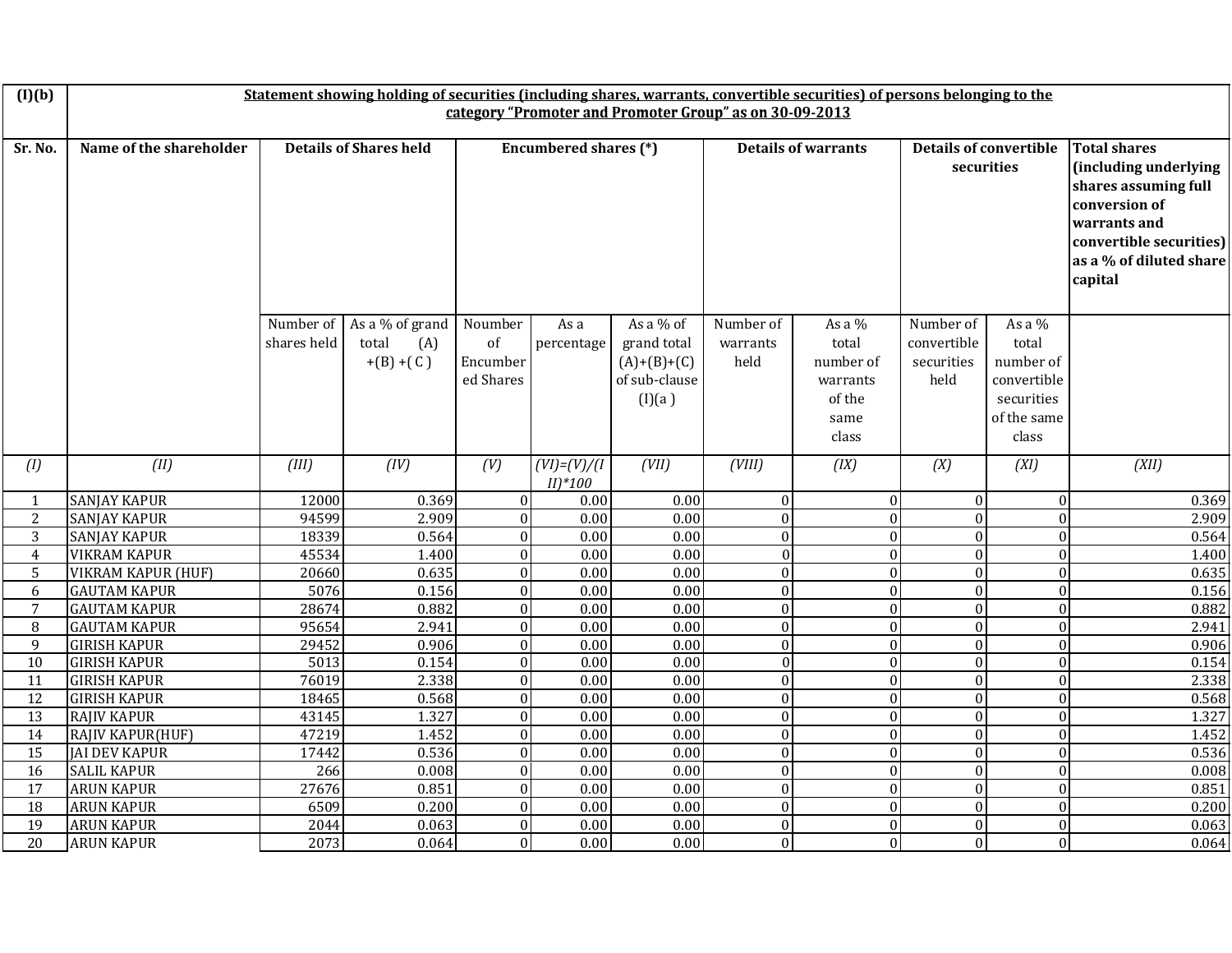| 21              | <b>ARUN KAPUR</b>                                                                                                   | 974              | 0.030  | $\overline{0}$   | 0.00              | 0.00              | $\overline{0}$ | 0              | $\mathbf{0}$   | $\boldsymbol{0}$ | 0.030  |
|-----------------|---------------------------------------------------------------------------------------------------------------------|------------------|--------|------------------|-------------------|-------------------|----------------|----------------|----------------|------------------|--------|
| $\overline{22}$ | <b>NEELY KAPUR</b>                                                                                                  | $\overline{162}$ | 0.005  | $\theta$         | 0.00              | 0.00              | $\Omega$       | $\overline{0}$ | $\Omega$       | $\Omega$         | 0.005  |
| $\overline{23}$ | <b>ANGAD KAPUR</b>                                                                                                  | 25900            | 0.796  | $\theta$         | $\overline{0.00}$ | $\overline{0.00}$ | $\Omega$       | $\overline{0}$ | $\Omega$       | $\Omega$         | 0.796  |
| 24              | <b>MEERA KAPUR</b>                                                                                                  | 11823            | 0.364  | $\Omega$         | $\overline{0.00}$ | 0.00              | $\Omega$       | $\overline{0}$ | $\Omega$       | $\Omega$         | 0.364  |
| 25              | <b>BIMLA KAPUR</b>                                                                                                  | 6458             | 0.199  | $\theta$         | 0.00              | 0.00              | $\Omega$       | $\overline{0}$ | $\overline{0}$ | $\theta$         | 0.199  |
| 26              | <b>BIMLA KAPUR</b>                                                                                                  | 3000             | 0.092  | $\Omega$         | 0.00              | 0.00              | $\Omega$       | $\overline{0}$ | $\Omega$       | $\Omega$         | 0.092  |
| 27              | <b>BIMLA KAPUR</b>                                                                                                  | 2643             | 0.081  | $\Omega$         | 0.00              | 0.00              | $\Omega$       | $\overline{0}$ | $\overline{0}$ | $\theta$         | 0.081  |
| 28              | <b>BIMLA KAPUR</b>                                                                                                  | 3594             | 0.111  | $\theta$         | 0.00              | 0.00              | $\Omega$       | 0              | $\Omega$       | $\theta$         | 0.111  |
| 29              | <b>B.D.KAPUR (HUF)</b>                                                                                              | 18119            | 0.557  | $\boldsymbol{0}$ | 0.00              | 0.00              | $\theta$       | 0              | $\Omega$       | $\theta$         | 0.557  |
| 30              | <b>ACHLA BAWA</b>                                                                                                   | 950              | 0.029  | $\Omega$         | 0.00              | 0.00              | $\Omega$       | $\overline{0}$ | $\overline{0}$ | $\mathbf{0}$     | 0.029  |
| 31              | <b>RAHUL KAPUR</b>                                                                                                  | 653              | 0.020  | $\Omega$         | $\overline{0.00}$ | 0.00              | $\Omega$       | $\overline{0}$ | $\Omega$       | $\Omega$         | 0.020  |
| $\overline{32}$ | <b>RAHUL KAPUR</b>                                                                                                  | 12175            | 0.374  | $\theta$         | $\overline{0.00}$ | 0.00              | $\Omega$       | $\overline{0}$ | $\Omega$       | $\Omega$         | 0.374  |
| 33              | <b>RISHAV KAPUR</b>                                                                                                 | 12175            | 0.374  | $\theta$         | 0.00              | 0.00              | $\theta$       | $\overline{0}$ | $\overline{0}$ | $\theta$         | 0.374  |
| 34              | <b>RISHAV KAPUR</b>                                                                                                 | 654              | 0.020  | $\Omega$         | 0.00              | 0.00              | $\Omega$       | $\overline{0}$ | $\overline{0}$ | $\theta$         | 0.020  |
| 35              | RADHIKA GIRISH KAPUR                                                                                                | 11288            | 0.347  | $\boldsymbol{0}$ | 0.00              | 0.00              | $\theta$       | $\overline{0}$ | $\overline{0}$ | $\boldsymbol{0}$ | 0.347  |
| 36              | <b>BINDU KAPUR</b>                                                                                                  | 12131            | 0.373  | $\mathbf{0}$     | 0.00              | 0.00              | $\Omega$       | $\overline{0}$ | $\Omega$       | $\Omega$         | 0.373  |
| 37              | <b>ABHINAV KAPUR</b>                                                                                                | 24350            | 0.749  | $\Omega$         | 0.00              | 0.00              | $\Omega$       | $\overline{0}$ | $\overline{0}$ | $\Omega$         | 0.749  |
| 38              | <b>MALTI P MEHRA</b>                                                                                                |                  | 0.000  | $\mathbf{0}$     | 0.00              | 0.00              | $\Omega$       | $\Omega$       | $\overline{0}$ | $\overline{0}$   | 0.000  |
| 39              | <b>SITA SINGH</b>                                                                                                   | 2668             | 0.082  | $\theta$         | 0.00              | 0.00              | $\theta$       | $\overline{0}$ | $\Omega$       | $\Omega$         | 0.082  |
| 40              | <b>ASHWIN KAPUR</b>                                                                                                 | 13099            | 0.403  | $\theta$         | $\overline{0.00}$ | 0.00              | $\Omega$       | $\overline{0}$ | $\Omega$       | $\Omega$         | 0.403  |
| 41              | <b>PRASHANT KAPUR</b>                                                                                               | 13099            | 0.403  | $\mathbf{0}$     | 0.00              | 0.00              | $\Omega$       | $\overline{0}$ | $\Omega$       | $\Omega$         | 0.403  |
| 42              | <b>SAKSHI KAPUR</b>                                                                                                 | 7635             | 0.235  | $\boldsymbol{0}$ | 0.00              | 0.00              | $\theta$       | 0              | $\overline{0}$ | $\Omega$         | 0.235  |
| 43              | SIDDHANT KAPUR                                                                                                      | 26198            | 0.806  | $\theta$         | 0.00              | 0.00              | $\Omega$       | $\overline{0}$ | $\overline{0}$ | $\Omega$         | 0.806  |
| 44              | RENU AGGARWAL                                                                                                       |                  | 0.000  | $\mathbf{0}$     | 0.00              | 0.00              | $\mathbf{0}$   | $\overline{0}$ | $\overline{0}$ | $\overline{0}$   | 0.000  |
| 45              | <b>SHRI JAGDISH KAPUR (HUF)</b><br><b>BIGGER</b>                                                                    | 17224            | 0.530  | $\Omega$         | 0.00              | 0.00              | $\Omega$       | $\Omega$       | $\Omega$       | $\Omega$         | 0.530  |
| 46              | <b>MADHVI MALHOTRA</b>                                                                                              | 10916            | 0.336  | $\theta$         | 0.00              | 0.00              | $\theta$       | $\overline{0}$ | $\overline{0}$ | $\mathbf{0}$     | 0.336  |
|                 | <b>BODIIES CORPORATE</b>                                                                                            |                  |        | $\mathbf{0}$     | $\overline{0.00}$ | 0.00              | $\theta$       | $\overline{0}$ | $\overline{0}$ | $\theta$         | 0.000  |
| 47              | <b>MILTON CYCLES</b><br><b>INDUSTRIES PVT LTD.</b>                                                                  | 325846           | 10.020 | $\Omega$         | $\overline{0.00}$ | $\overline{0.00}$ | $\Omega$       | $\Omega$       | $\Omega$       |                  | 10.020 |
| 48              | <b>LIMROSE ENGG. WORKS PVT</b>                                                                                      | 257650           | 7.923  | $\Omega$         | 0.00              | 0.00              | $\theta$       | $\overline{0}$ | $\overline{0}$ | $\Omega$         | 7.923  |
|                 | LTD.                                                                                                                |                  |        |                  |                   |                   |                |                |                |                  |        |
| 49              | CORONA RIM MFG. CO. LTD                                                                                             | 3588             | 0.110  | $\Omega$         | 0.00              | 0.00              | $\Omega$       | $\overline{0}$ | $\Omega$       | $\Omega$         | 0.110  |
| 50              | <b>JANKIDAS &amp; SONS PVT. LTD</b>                                                                                 | 33532            | 1.031  | $\Omega$         | 0.00              | 0.00              | $\theta$       | $\Omega$       | $\overline{0}$ | $\Omega$         | 1.031  |
|                 | <b>TOTAL</b>                                                                                                        | 1454365          | 44.723 | $\bf{0}$         | 0.00              | 0.00              | $\bf{0}$       | $\mathbf{0}$   | $\bf{0}$       | $\bf{0}$         | 44.723 |
|                 | (*) The term "encumbrance" has the same meaning as assigned to it in regulation 28(3) of the SAST Regulations, 2011 |                  |        |                  |                   |                   |                |                |                |                  |        |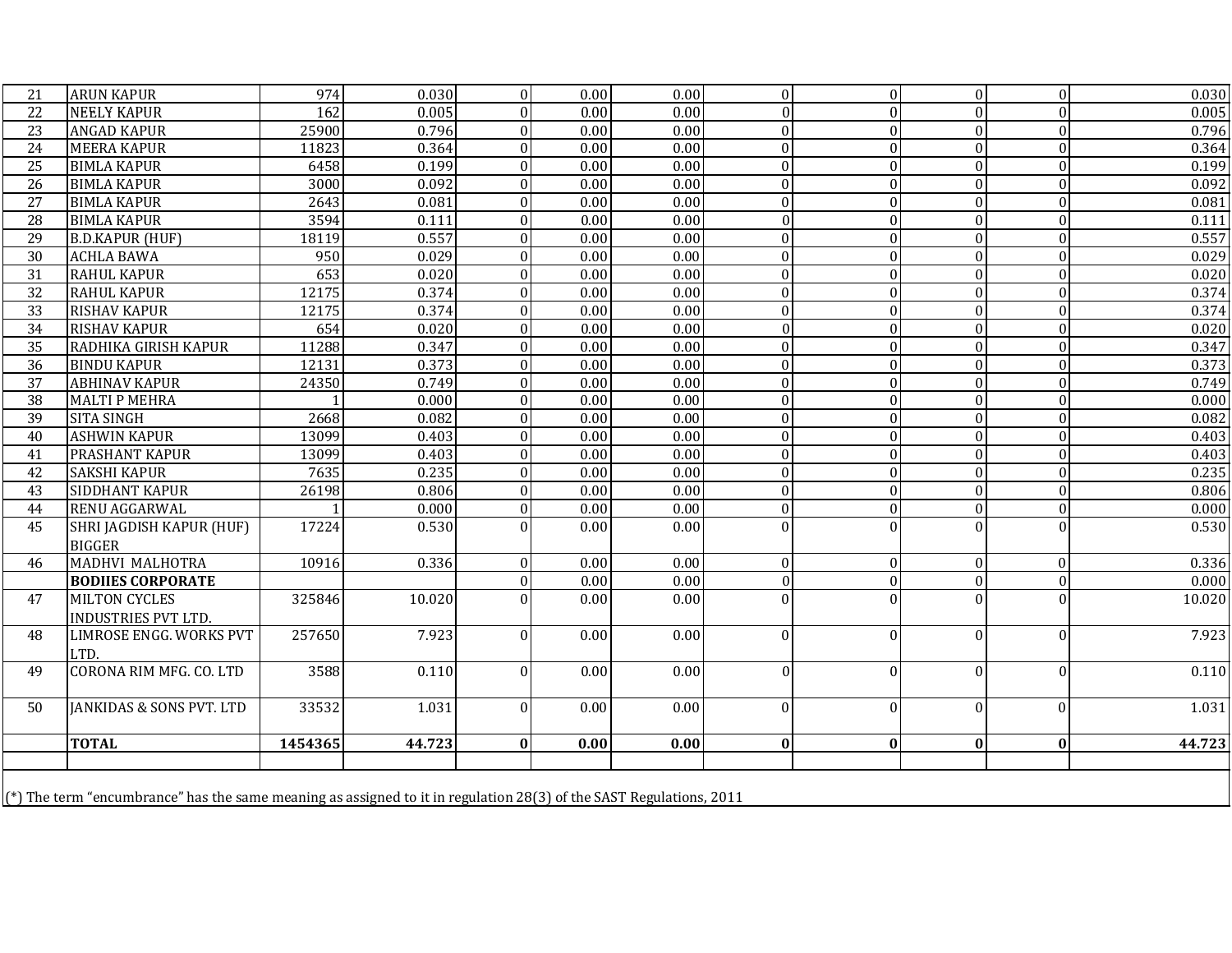| (I)(c)(i)      | Statement showing holding of securities (including shares, warrants, convertible securities) of persons belonging to the |                     |                                                                                                                                                               |                  |                                                             |                                             |                                                                                 |                                                                                                                                               |  |  |
|----------------|--------------------------------------------------------------------------------------------------------------------------|---------------------|---------------------------------------------------------------------------------------------------------------------------------------------------------------|------------------|-------------------------------------------------------------|---------------------------------------------|---------------------------------------------------------------------------------|-----------------------------------------------------------------------------------------------------------------------------------------------|--|--|
|                |                                                                                                                          |                     | category "Public" and holding more than 1% of the total number of shares as on 30.9.2013                                                                      |                  |                                                             |                                             |                                                                                 |                                                                                                                                               |  |  |
| Sr. No.        | Name of the shareholder                                                                                                  | Number of<br>shares | Shares as a<br>percentage of                                                                                                                                  |                  | <b>Details of warrants</b>                                  | <b>Details of convertible</b><br>securities |                                                                                 | <b>Total shares</b><br><i>(including)</i>                                                                                                     |  |  |
|                |                                                                                                                          | held                | total number of Number of As a $\%$<br>shares {i.e.,<br><b>Grand Total</b><br>$(A)+(B)+(C)$<br>indicated in<br><b>Statement at</b><br>para $(I)(a)$<br>above} | warrants<br>held | total<br>number of<br>warrants of held<br>the same<br>class | Number of<br>convertible<br>securities      | % w.r.t total<br>number of<br>convertible<br>securities of<br>the same<br>class | underlying<br>shares<br>assuming full<br>conversion of<br>warrants and<br>convertible<br>securities)<br>as a % of<br>diluted share<br>capital |  |  |
| $\mathbf{1}$   | MY MONEY SECURITIES LTD                                                                                                  | 50000               | 1.538                                                                                                                                                         | $\theta$         | 0.000                                                       | $\theta$                                    | 0.000                                                                           | 1.538                                                                                                                                         |  |  |
| $\overline{2}$ | RUNNER MARKETING PVT<br><b>LTD</b>                                                                                       | 50000               | 1.538                                                                                                                                                         | $\theta$         | 0.000                                                       | $\theta$                                    | 0.000                                                                           | 1.538                                                                                                                                         |  |  |
| 3              | NIRMAL M. BANG                                                                                                           | 130530              | 4.014                                                                                                                                                         | $\theta$         | 0.000                                                       | $\mathbf{0}$                                | 0.000                                                                           | 4.014                                                                                                                                         |  |  |
| $\overline{4}$ | <b>RAHUL DHRUV</b>                                                                                                       | 36000               | 1.107                                                                                                                                                         | $\theta$         | 0.000                                                       | $\mathbf{0}$                                | 0.000                                                                           | 1.107                                                                                                                                         |  |  |
| 5              | <b>VIBGYOR INVESTORS AND</b><br>DEVELOPERS PVT LTD                                                                       | 60000               | 1.845                                                                                                                                                         | $\boldsymbol{0}$ | 0.000                                                       | $\mathbf{0}$                                | 0.000                                                                           | 1.845                                                                                                                                         |  |  |
| 6              | DIPAK KANAYALAL SHAH                                                                                                     | 41100               | 1.264                                                                                                                                                         | $\theta$         | 0.000                                                       | $\mathbf{0}$                                | 0.000                                                                           | 1.264                                                                                                                                         |  |  |
| $\overline{7}$ | <b>HAFEEZ SORAB</b><br>CONTRACTOR                                                                                        | 39660               | 1.220                                                                                                                                                         | $\mathbf{0}$     | 0.000                                                       | $\overline{0}$                              | 0.000                                                                           | 1.220                                                                                                                                         |  |  |
|                | <b>TOTAL</b>                                                                                                             | 407290              | 12.526                                                                                                                                                        | $\bf{0}$         | 0.000                                                       | $\bf{0}$                                    | 0.000                                                                           | 12.525                                                                                                                                        |  |  |